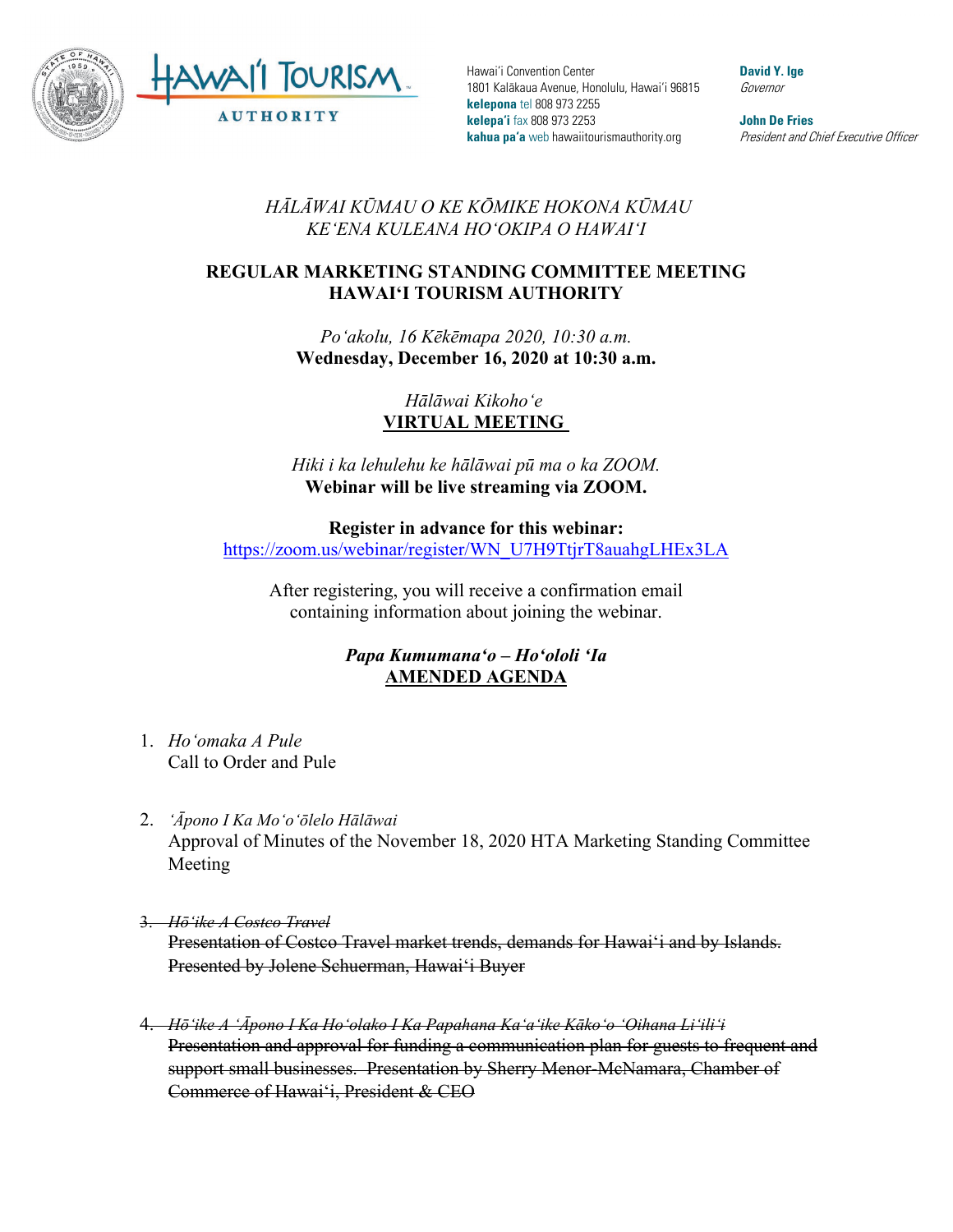

Hawai'i Convention Center 1801 Kalākaua Avenue, Honolulu, Hawai'i 96815 **kelepona** tel 808 973 2255 **kelepa'i** fax 808 973 2253 **kahua pa'a** web hawaiitourismauthority.org

**David Y. Ige** Governor

**John De Fries** President and Chief Executive Officer

- 5. *Hōʻike, Kūkākūkā A ʻĀpono I Ka Moʻohelu Hokona Makahiki Kālā 2021* **Presentation, discussion and approval of the revised Fiscal Year 2021 Branding budget to be included in the proposed Fiscal Year 2021 revised overall budget for the Hawai'i Tourism Authority. The presentation will include a review of the amended budget line items specifically related to the Branding section of the authority's previously approved budget**
- 6. *Hōʻike A Kūkākūkā No Ka Hoʻopaʻa Huakaʻi A Nā ʻĀkena* Presentation and discussion of the travel agents booking pace and general market research trends
- 7. *Hōʻike A Kūkākūkā No Ka Mākeke ʻAmelika* Presentation and discussion of the general US market updates and trends of which could include the leisure and group segments **Hōʻike A HVCB Presentation by the Hawai'i Visitors and Convention Bureau that will include market insights, an update on the Mālama Hawai'i program, and discussion on calendar year 2021 as it relates to certain assumptions and approaches including**

**information pertaining to the PGA Tour's messaging**

- 8. *Hōʻike A Kūkūkākā No Ka Mākeke Iāpana* Presentation and discussion of the general Japanese market updates and trends of which could include the leisure and group segments
- 9. *Hoʻokuʻu*  Adjournment

\*\*\* *ʻAha Hoʻokō: Ua hiki i ka Papa Alakaʻi ke mālama i kekahi hālāwai kūhelu i kū i ka Hawaiʻi Revised Statutes (HRS) § 92-4. E mālama ʻia kēia hālāwai kūhelu nei ma lalo o ka § 92-5 (a)(4), § 92-5 (a)(8) and §201B-4(a)(2) no ka pono o ko ka Papa Alakaʻi kūkā a hoʻoholo ʻana i nā nīnūnē a nīnau i pili i ko ka Papa Alakaʻi kuleana me ko ka Papa Alakaʻi loio. He hālāwai kūhelu kēia i ʻole paulele ʻia ka ʻikepili a i mea hoʻi e mālama kūpono ai ko Hawaiʻi ʻano, he wahi i kipa mau ʻia e nā malihini.* 

\*\*\* Executive Session: The Board may conduct an executive session closed to the public pursuant to Hawai'i Revised Statutes (HRS) § 92-4. The executive session will be conducted pursuant to § 92-5 (a)(4), § 92-5 (a)(8) and §201B-4(a)(2) for the purpose of consulting with the board's attorney on questions and issues pertaining to the board's powers, duties, privileges, immunities, and liabilities; and to discuss information that must be kept confidential to protect Hawai'i's competitive advantage as a visitor destination.